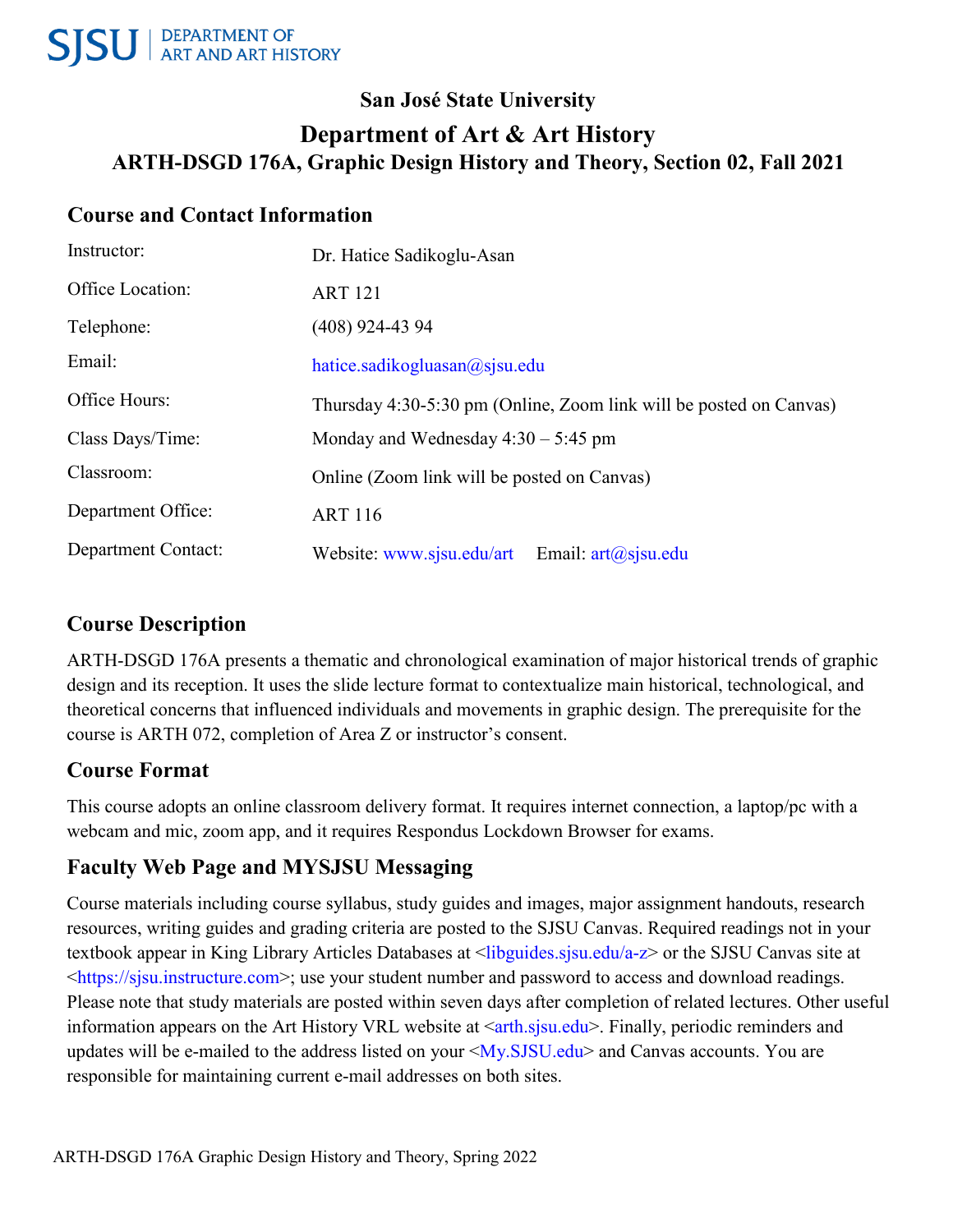## **SISU** ART AND ART HISTORY

#### **Course Goals**

The study of the history of graphic design asks you to pay attention and to look closely at works of design. It also asks you to think, speak and write thoughtfully and affectively about your visual experience. Instruction will involve the following: Slide lectures, class discussion, individual and group projects and presentations. It may also include videos, visits to local sites, museums and/or exhibitions, student peer evaluation/writing workshops, and attendance of Department of Art and Art History or other lectures. The course textbook is supplemented by primary and secondary source materials including manifestoes, interviews, critical essays and popular press articles posted to the Canvas and available through specified King Library article databases.

Study Guides for review and self-guided study and key images from lectures will be available on Canvas within seven days after the completion of related lectures. Lectures will develop these materials and questions based on them will be presented on course exams. You will:

- Conduct self-directed study of basic terminology and concepts using required course readings and Study Guides available on the Course Website.
- Memorize terms, names, dates, and historical facts about iconic works of graphic design;
- Recognize the dominant period-styles of graphic design through the characteristics of each one;
- Use required readings, lecture notes and Study Guides to increase knowledge of the concepts and contexts of iconic works, major designers and key movements of graphic design;
- Complete a written research project on an approved graphic design innovation and/or designer; papers will require independent research, submission of a thesis topic and bibliography, a graded draft, strategic problem solving, peer evaluation, and demonstrated mastery of design terminology;
- Translate your visual perceptions of works of graphic design into papers and essays;
- Develop critical thinking skills by engaging in in-class discussion and writing about graphic design;
- Develop your verbal communication skills through in-class discussion and in-class presentations; and
- Write clearly, effectively, and critically using terminology appropriate to the theory of graphic design.

## **Course Learning Outcomes (CLO)**

The objective of this course is for students to acquire a broad perspective on the changing technologies, cultural ideals, and popular tastes that have historically influenced design as a whole. A secondary goal is to develop the communication skills necessary for translating your visual perceptions into words and, more generally, to securing your academic and professional success. Upon successful completion of this course, students will be able to:

- Master basic terminology, concepts and issues in graphic design;
- Gain knowledge of the work and ideas of major graphic designers and movements;
- Gain knowledge of the history and context of graphic design innovations, knowledge which will in turn enable strategic problem solving and encourage coherent design methodologies;
- Develop and/or reinforce skills in communicating about graphic design;

ARTH-DSGD 176A Graphic Design History and Theory, Spring 2022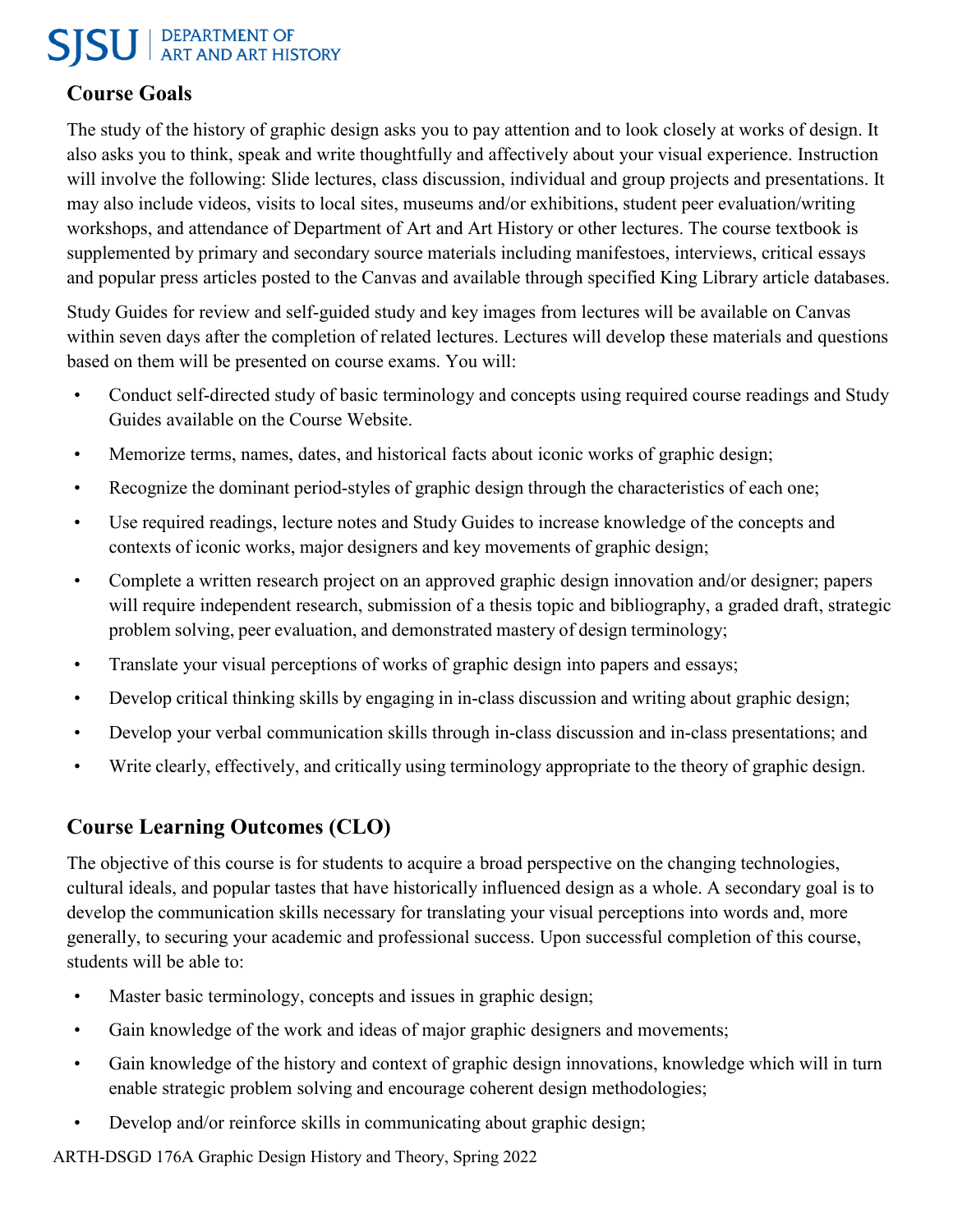## **SISU** ART AND ART HISTORY

- Develop skills in translating visual perceptions into verbal and written communication;
- Develop skills in thinking critically about graphic design; and
- Write clearly, effectively, and critically using terminology appropriate to the history of design.

**Note:** As in any university course, ARTH-DSGD 176A does not give you these competencies, but rather creates an opportunity for you to work toward achieving them.

### **Required Texts/Readings**

- **Required Textbook:** Stephen J. Eskilson, Graphic Design: A New History, 2<sup>nd</sup> or 3<sup>rd</sup> ed. (New Haven CT: Yale University Press, 2012). ISBN: 9780300172607 or 0300172605. *NOTE: Do not use the first edition*.
- **Recommended Textbooks / Optional Readings**

Philip B. Meggs and Alston W. Purvis, eds., *Meggs' History of Graphic Design*, 4th ed. (2006), Kate Turabian, *A Manual for Writers*, Strunk and White, James Craig and Bruce Barton, Thirty Centuries of Graphic Design, An Illustrated Survey (1987). Johanna Drucker and Emily McVarish, Graphic Design History, A Critical Guide (2003). Steven Heller and Seymour Chwast, Graphic Style from Victorian to New Century (3<sup>rd</sup> Edition, 2011). Poulin Richard, Graphic Design and Architecture, a 20<sup>th</sup> Century History.

#### **Other Readings**

All mandatory non-textbook readings are posted to the **SJSU Canvas site** at <https://sjsu.instructure.com> or available through the **King Library Articles & Databases** at <library.calstate.edu/sanjose/databases>. Use your student number to access Canvas and King Library card to access article databases such as JSTOR. Acrobat Reader is required to open and read articles.

#### **Library Liaison**

**Gareth Scott** E-mail: [gareth.scott@sjsu.edu](mailto:gareth.scott@sjsu.edu) Phone: [\(408\) 808-2094](tel:(408)%20808-2094) Dr. Martin Luther King, Jr. Library 4th Floor Administration Offices

#### **Course Requirements and Assignments**

**There will be one take-home exam, a midterm, an individual research paper submission; and a group project & presentation and a final exam**. Papers will be subject to peer review prior to submission. **Grading criteria** for all writing assignments is posted to the Canvas, as are writing guides intended to help with structure and citation formats. All papers will be evaluated and returned with instructor comments intended to improve future writing assignments;

ARTH-DSGD 176A Graphic Design History and Theory, Spring 2022 All drafts and papers will require scholarly research as well as analytical and affective responses to works of design. Insomuch as is possible, they will require observing, describing and discussing actual examples of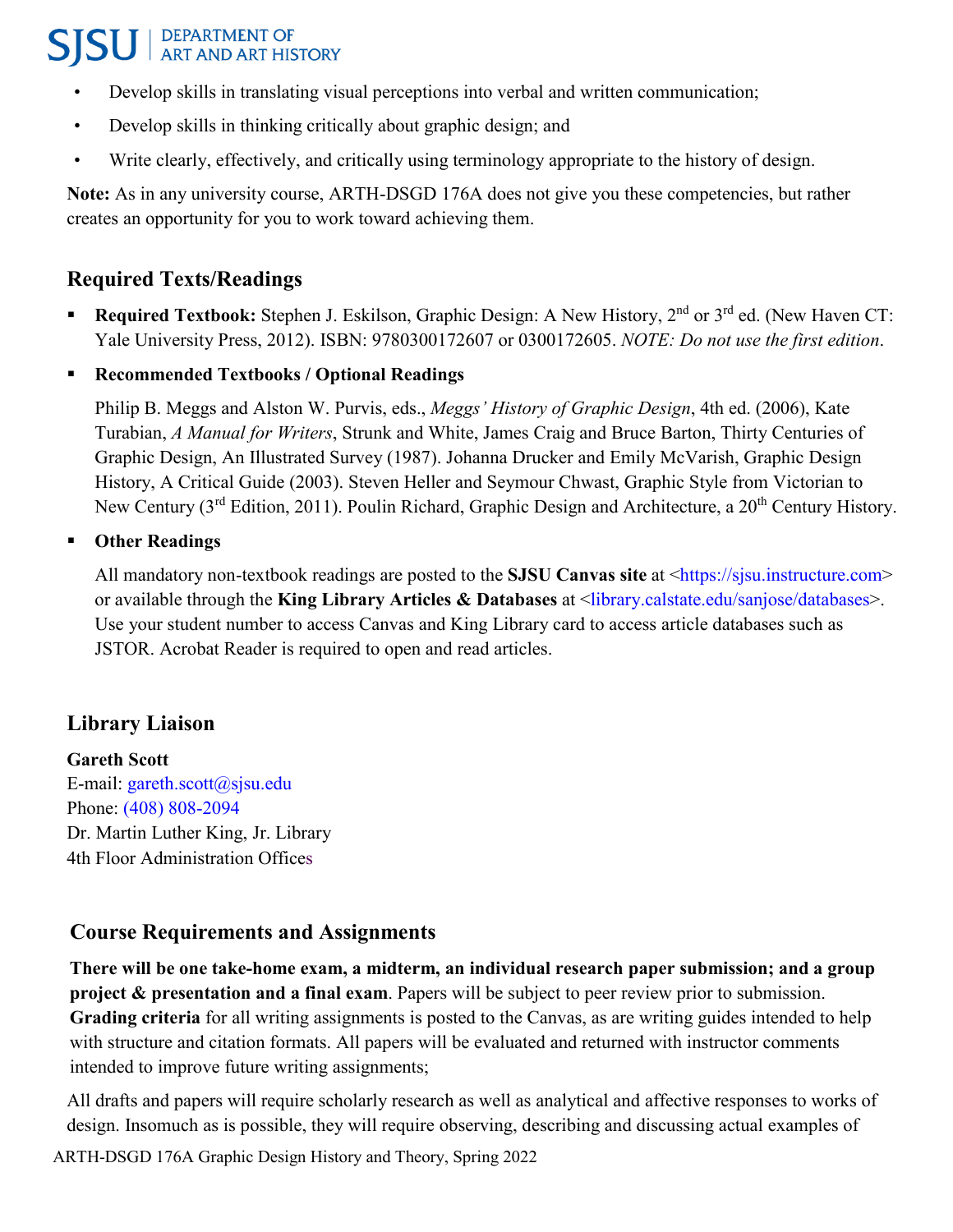#### DEPARTMENT OF<br>ART AND ART HISTORY **SISU**

design (as opposed to reproductions). **Required paper formats**: Type all written with one-inch margins and a 12-point font. **Use Chicago Style Citation Format**, 1.15 space, use page numbers and put your name, title on a cover page, see the example on Canvas.

Students are urged to remain current by taking effective lecture notes and researching and writing out answers to the on-line Study Guides as they are posted. It is recommended that students form study groups outside of class as this is a highly effective means of assimilating information into knowledge.

SJSU classes are designed such that in order to be successful, it is expected that students will spend a minimum of forty-five hours for each unit of credit (normally three hours per unit per week), including preparing for class, participating in course activities, completing assignments, and so on. More details about student workload can be found in University Policy S12-3 at: [http://www.sjsu.edu/senate/docs/S12-3.pdf.](http://www.sjsu.edu/senate/docs/S12-3.pdf)

#### **Midterm and Final Examination**

Material covered on exams will derive from class lectures and assigned readings from the course textbook, and ARTH-DSGD 176A Course Website (Canvas). **Quiz and exam format** consist of a **combination of slide identification and analysis of design works, comparisons of design works, terminology, multiple choice and/or short essay answer questions**. Both the Midterm and Final will follow the same format.

| <b>Assignments</b>               | <b>Due Date</b>              | <b>Percentage of Grade</b> |
|----------------------------------|------------------------------|----------------------------|
| Take Home Quiz                   | February 21                  | $10\%$                     |
| Midterm Exam                     | March 14                     | 30\%                       |
| <b>Research Paper Submission</b> | April 13                     | 15%                        |
| <b>Student Presentations</b>     | May 09, 11, 16               | $10\%$                     |
| Final Exam                       | May $23$ – Monday at 2.45 pm | 30%                        |
| Class Participation              |                              |                            |

#### **Grading Information**

## **Determination of Grades**

- There are no extra credit options in this course.
- There are no early exams. There are no make-up exams or late assignments without prior approval or valid excuse (i.e., official documentation such as a doctor's note). Unexcused missed exams and late assignments will receive a grade of "0". Lack of documented active participation on the group research project will result in a group project grade of "0".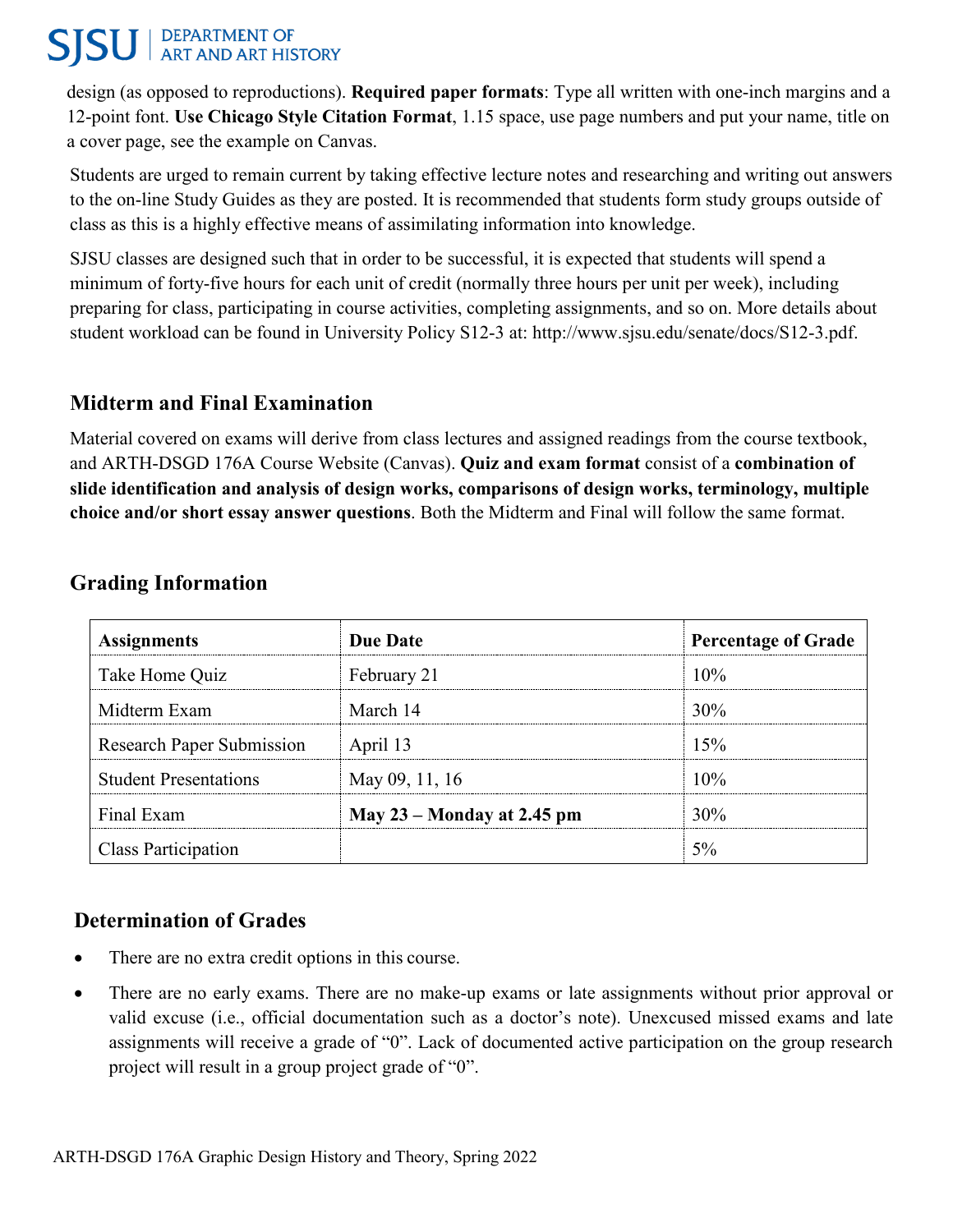## DEPARTMENT OF<br>ART AND ART HISTORY

#### • **Numeric Grade Equivalents**

| 93% and above | $\mathsf{A}$ |
|---------------|--------------|
| $92\% - 90\%$ | $A -$        |
| $89\% - 88\%$ | $B+$         |
| 87% - 83%     | B            |
| 82% - 80%     | $B -$        |
| 79% - 78%     | C+           |
| $77\% - 73\%$ | C            |
| $72\% - 70\%$ | $C-$         |
| $69\% - 68\%$ | $1) +$       |
| $67\% - 63\%$ | D            |
| $62\% - 60\%$ | D-           |
| below 60%     | F            |

#### **Additional Note:**

This syllabus is subject to change, in the event of unforeseen circumstances, or in the case that changes will significantly enhance the quality of the course. Students will collectively have the opportunity to shape the ways in which the course unfolds. Further information about course readings and exam details and paper submission guidelines will be announced during the semester.

## **Classroom Protocol**

- Attendance and active participation are essential to your success in this course as they represent your opportunity to apply what you have learned, to articulate your ideas clearly and effectively, to develop analytical and critical thinking about design, and to learn about additional perspectives on our topics of study. Please arrive punctually with all required materials and stay for the entire class. Discussion will typically center on images shown in class and not all of these will be available in the texts.
- To prevent classroom distractions that interfere with student learning, students are asked to turn off cell phones and to limit laptop use to taking notes. Students who use their computers or other electronic devices for non-classroom related activities, or who hold private conversations during lectures or other presentations, will be asked to leave class and may be referred to Judicial Affairs;
- Papers must be original to this class (no "recycling"), meet all assignment requirements, and provide proper in-text source citations for all sources used (including textbook) for credit. All final papers must be submitted with draft versions for credit. **No late papers accepted without valid documentation.**
- Group assignments and in-class activities require the full participation of all group members. Documentation of active and legitimate participation is required from each member in order to receive the overall group grade. Absence of any or all supporting materials will result in a group grade of "0"; and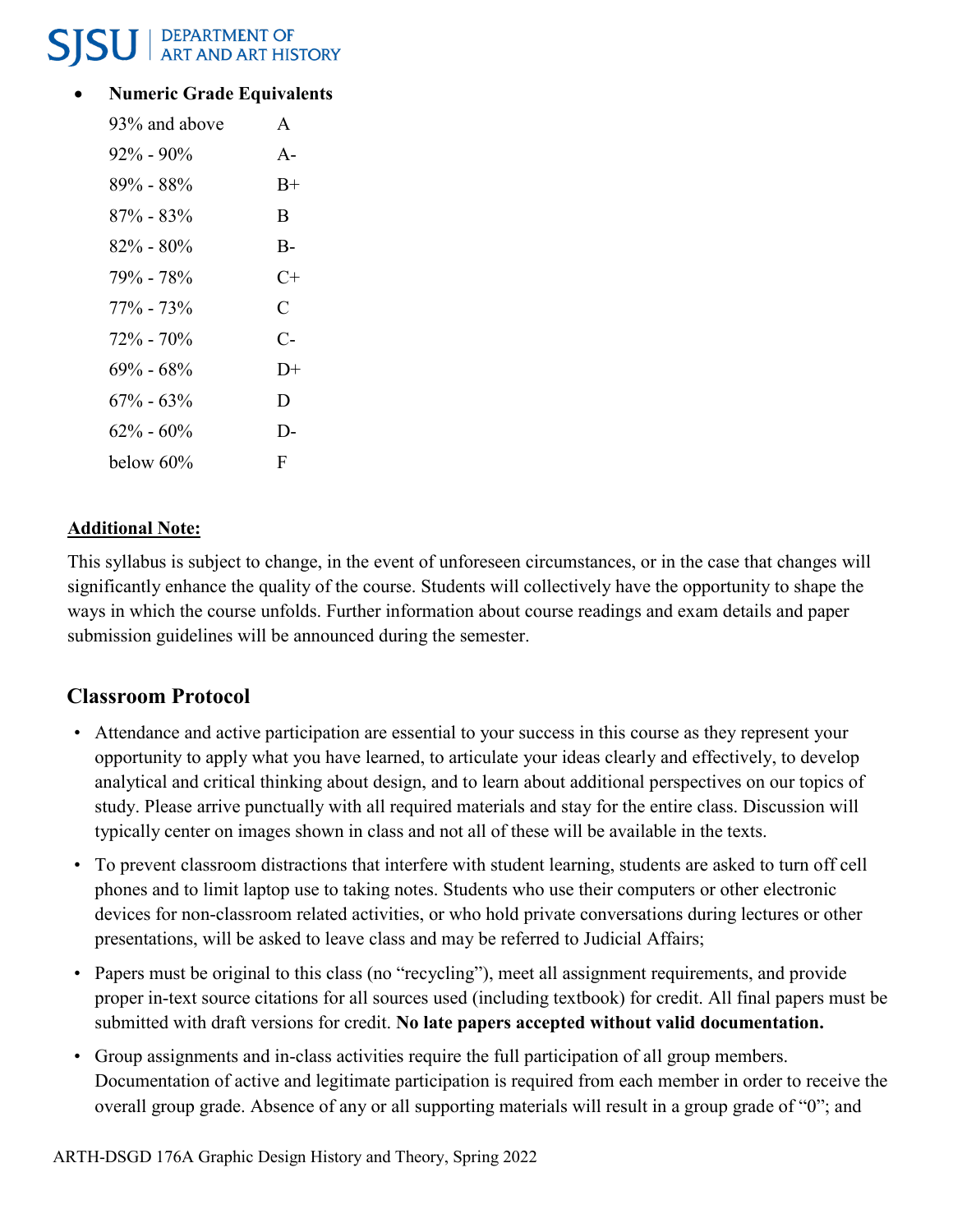# **SISU** ART AND ART HISTORY

**• Papers copied in whole or in part from Internet sources will receive a grade of "0." In addition, and per University protocol, all incidents of plagiarism will be reported to the Office of Judicial Affairs. A second offense in this or any other class will result in administrative disciplinary action, which can potentially involve expulsion. See "Avoiding Plagiarism: Mastering the Art of Scholarship," online at [<http://sja.ucdavis.edu/files/plagiarism.pdf>](http://sja.ucdavis.edu/files/plagiarism.pdf).**

### **University Policies**

Per University Policy S16-9 *[\(http://www.sjsu.edu/senate/docs/S16-9.pdf\)](http://www.sjsu.edu/senate/docs/S16-9.pdf)*, relevant information to all courses, such as academic integrity, accommodations, dropping and adding, consent for recording of class, etc. is available on Office of Graduate and Undergraduate Programs' [Syllabus Information web page](http://www.sjsu.edu/gup/syllabusinfo/) at [http://www.sjsu.edu/gup/syllabusinfo/.](http://www.sjsu.edu/gup/syllabusinfo/)

## **ARTH-DSGD 176A, Graphic Design History and Theory, Spring 2022 Course Schedule**

Please note that study materials are posted to the Canvas within seven days after completion of related lectures. Schedule subject to change.

| Week           | <b>Date</b> | <b>Topics, Readings, Assignments, Deadlines</b>                           |
|----------------|-------------|---------------------------------------------------------------------------|
| 1              | 01/26       | Course Introduction & Concepts: Design and Graphic Design                 |
|                |             | Reading: S. J. Eskilson-Introduction Chapter.                             |
|                |             | <b>Optional Reading:</b> S. Heller and S. Chwast-Introduction Chapter.    |
| $\overline{2}$ | 01/31       | <b>Concept &amp; Context:</b> Elements and Principles of Graphic Design   |
| $\overline{2}$ | 02/02       | The Roots of Graphics from Prehistoric Era to Renaissance                 |
|                |             | Optional Reading: J. Craig and B. Barton, pp. 10-48.                      |
| $\overline{3}$ | 02/07       | Design in Renaissance: Standardization, Modularization and Gutenberg      |
|                |             | Reading: S. J. Eskilson-Introduction Chapter.                             |
|                |             | <b>Optional Reading: J. Drucker and E. McVarish-Chapter 4, pp. 56-82.</b> |
| $\overline{3}$ | 02/09       | <b>LABOR DAY - NO CLASSES</b>                                             |
| $\overline{4}$ | 02/14       | Developments in Print Technology and Typography: Type Faces & Methods     |
|                |             | (Lithography and Chromolithography)                                       |
|                |             | Reading: S. J. Eskilson-Introduction Chapter.                             |
|                |             | Link: Ellen Lupton, "Letter Terminology                                   |
|                |             | (http://www.thinkingwithtype.com/contents/letter/)                        |
|                |             | Video: Gutenberg Printing Press Works                                     |
|                |             | (https://www.youtube.com/watch?v=DLctAw4JZXE)                             |
|                |             | Video: Lithographic Process                                               |
|                |             | (https://www.youtube.com/watch?v=nUXDltQfqSA)                             |
|                |             | ***Reminder -TAKE HOME QUIZ: Due Date 02/21 online submission.            |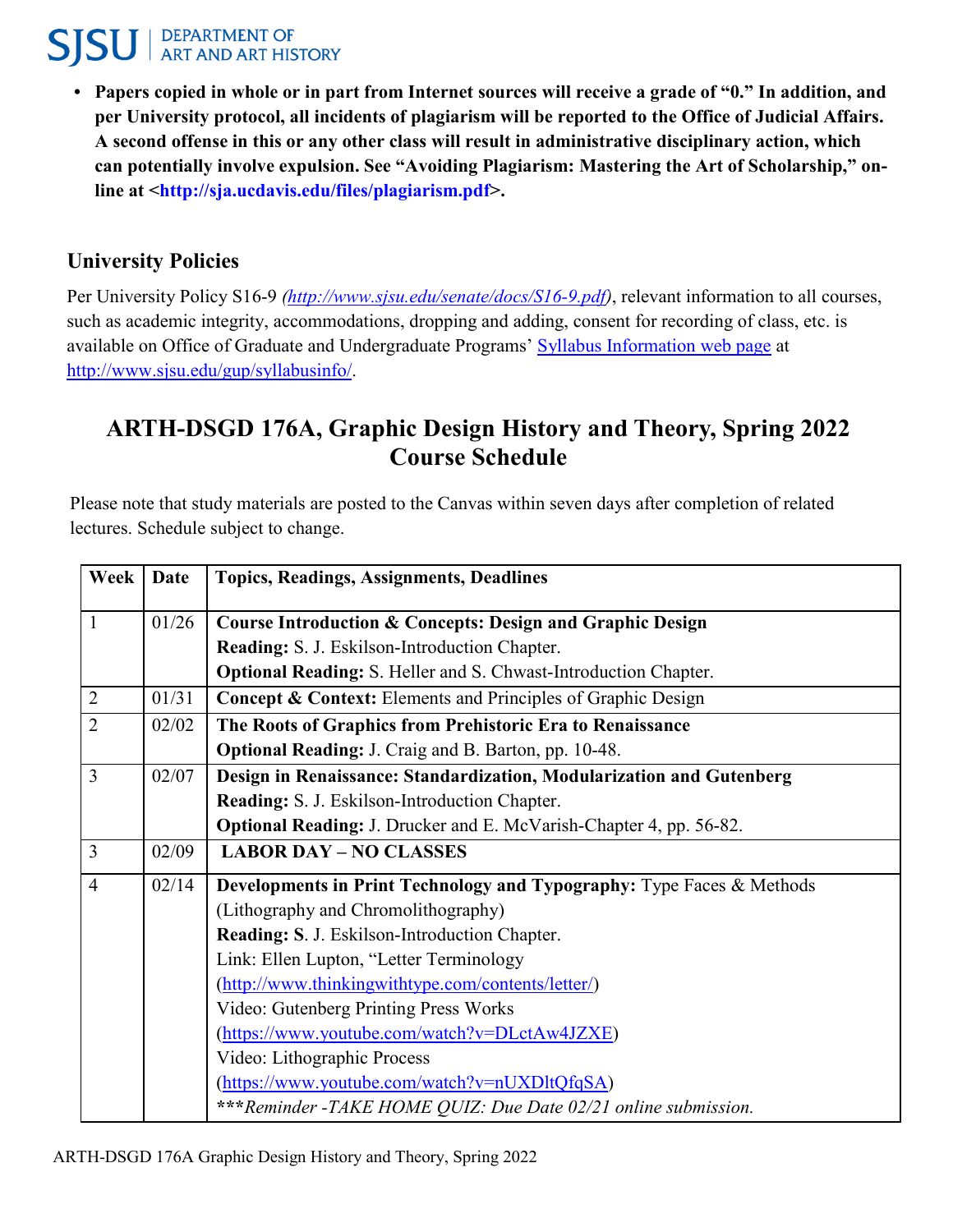# **SJSU** ART AND ART HISTORY

| $\overline{4}$ | 02/16 | Victorian Style, Industrialization, Arts and Crafts.                                  |
|----------------|-------|---------------------------------------------------------------------------------------|
|                |       | Reading: S. J. Eskilson-First Chapter.                                                |
| 5              | 02/21 | Art Nouveau I (France, USA, Britain)                                                  |
|                |       | Reading: S. J. Eskilson-Second Chapter.                                               |
|                |       | Optional: Richard S. Thornton, "Japanese Posters: The First 100 Years." Design Issues |
|                |       | 6.1 (1989): 4-14 (JSTOR).                                                             |
|                |       | *** Take-Home Quiz Online Submission                                                  |
| 5              | 02/23 | Art Nouveau II (Scotland, Austria, Germany)                                           |
|                |       | Reading: S. J. Eskilson-Second Chapter.                                               |
| 6              | 02/28 | Sachplakat, The First World War and Dada.                                             |
|                |       | Reading: S. J. Eskilson-Third Chapter.                                                |
| 6              | 03/02 | 20th Century Modernism: Modern Art & Design.                                          |
|                |       | Reading: S. J. Eskilson-Fourth Chapter.                                               |
|                |       | Optional Reading: David Cundy, "Marinetti and Italian Futurist Typography," in Art    |
|                |       | Journal, vol. 41, no. 4, Futurism (Winter 1981): 349-352 (JSTOR).                     |
| $\overline{7}$ | 03/07 | Research Day x Workshop: Title, Abstract and Keywords.                                |
|                |       | ***Reminder: Research Paper Abstract Submission Due Date: 10/11.                      |
| $\overline{7}$ | 03/09 | <b>Review &amp; Exam Preparation</b>                                                  |
| 8              | 03/14 | <b>MIDTERM</b> (covers weeks 1-6).                                                    |
| 8              | 03/16 | De Stijl, Russian Constructivism and Suprematism                                      |
|                |       | Reading: S. J. Eskilson-Fifth Chapter.                                                |
|                |       | <b>Optional Reading:</b> Steven Heller, "The Revolutionary Designs of the Stenberg    |
|                |       | Brothers," in MoMA, no. 25 (Summer, 1997), 12-15 (JSTOR)                              |
|                |       | <b>***Research Paper Abstract Submission DUE DATE</b>                                 |
| 9              | 03/21 | <b>Bauhaus and Graphic Design</b>                                                     |
|                |       | Reading: S. J. Eskilson-Sixth Chapter.                                                |
| 9              | 03/23 | <b>American Modernism and the Second World War</b>                                    |
|                |       | Reading: S. J. Eskilson- Seventh Chapter.                                             |
| 10             | 03/28 | <b>SPRING RECESS - No Class</b>                                                       |
| 10             | 03/30 | <b>SPRING RECESS - No Class</b>                                                       |
| 11             | 04/04 | The International Style Spread of the Swiss Style                                     |
|                |       | Reading: S. J. Eskilson- Eighth Chapter, pp. 286-303.                                 |
| 11             | 04/06 | The International Style in Europe and the USA, Corporate Identity                     |
|                |       | Reading: S. J. Eskilson- Eighth Chapter, pp. 304-319.                                 |
| 12             | 04/11 | Postmodernism-I: Art, Design and Architecture                                         |
|                |       | Reading: S. J. Eskilson- Ninth Chapter.                                               |
| 12             | 04/13 | Postmodernism-II: Design Studios and Digital Typography                               |
|                |       | Reading: S. J. Eskilson- Ninth Chapter.                                               |
|                |       | Optional Reading: excerpt from Seymour Chwast, The Push Pin Graphic: A Quarter        |
|                |       | Century of Innovative Design and Illustration, ed. Steven Heller and Martin Venezky.  |